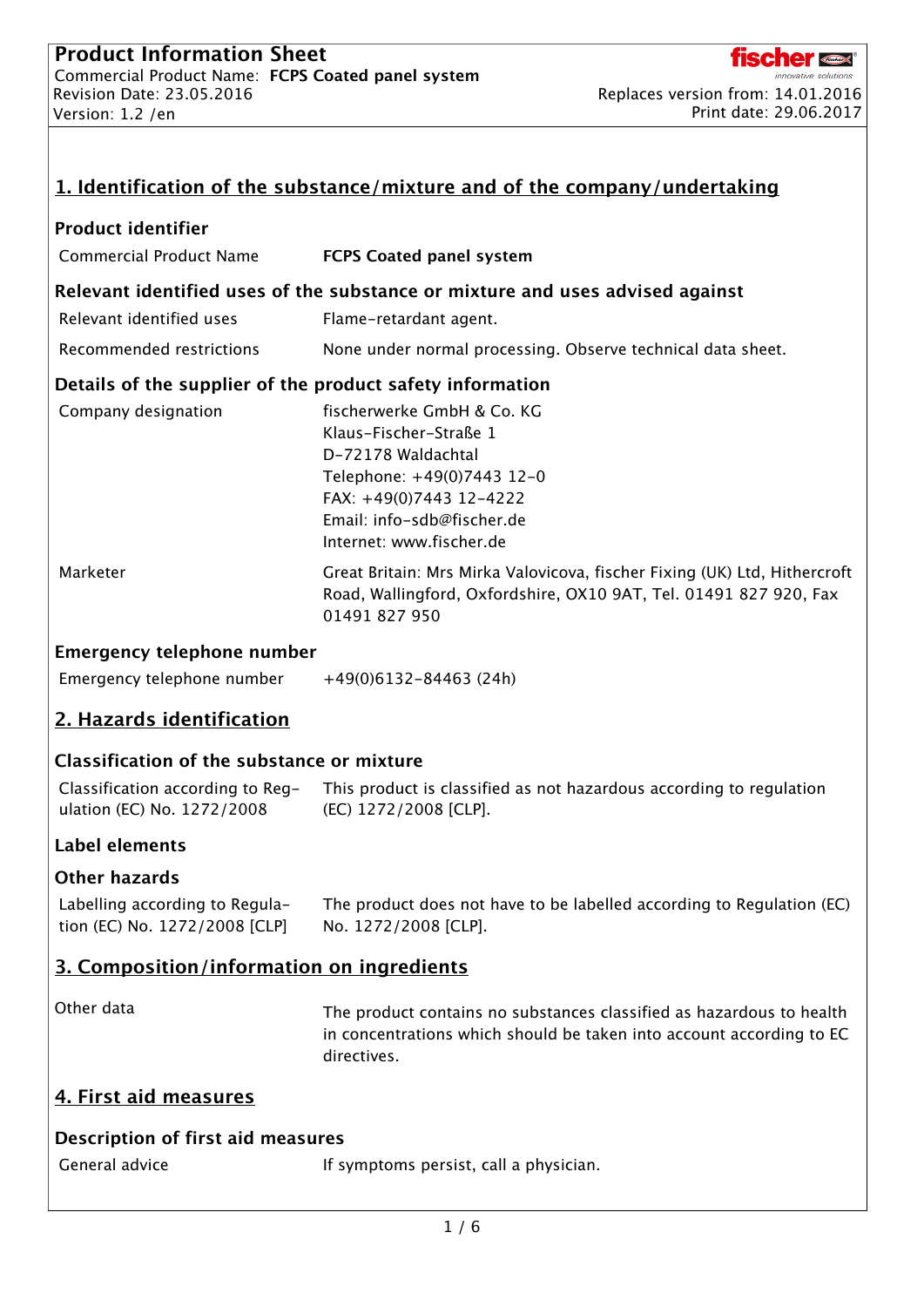

| If inhaled                                                                                              | Not required                                                                                 |
|---------------------------------------------------------------------------------------------------------|----------------------------------------------------------------------------------------------|
| In case of skin contact                                                                                 | Not required                                                                                 |
| In case of eye contact                                                                                  | Not required                                                                                 |
| If swallowed                                                                                            | Get medical advice/attention if you feel unwell.                                             |
|                                                                                                         | Most important symptoms and effects, both acute and delayed                                  |
| Symptoms                                                                                                | No data available                                                                            |
|                                                                                                         | Indication of any immediate medical attention and special treatment needed                   |
| Immediate medical attention                                                                             | No data available                                                                            |
| Special medical treatment                                                                               | No data available                                                                            |
| <b>5. Firefighting measures</b>                                                                         |                                                                                              |
| <b>Extinguishing media</b>                                                                              |                                                                                              |
| Suitable extinguishing media                                                                            | Carbon dioxide (CO2)<br>Dry powder                                                           |
|                                                                                                         | Foam                                                                                         |
|                                                                                                         | Water spray jet                                                                              |
| Extinguishing media which must<br>not be used for safety reasons                                        | High volume water jet                                                                        |
| Special hazards arising from the substance or mixture                                                   |                                                                                              |
| Special exposure hazards arising<br>from the substance or prepara-<br>tion itself, its combustion prod- | Heating or fire can release toxic gas.                                                       |
| ucts, or released gases                                                                                 |                                                                                              |
| <b>Advice for firefighters</b>                                                                          |                                                                                              |
| firefighting                                                                                            | Special protective equipment for In the event of fire and/or explosion do not breathe fumes. |
| Additional information on fire-<br>fighting                                                             | none                                                                                         |
| 6. Accidental release measures                                                                          |                                                                                              |
|                                                                                                         | Personal precautions, protective equipment and emergency procedures                          |
| Personal precautions                                                                                    | none                                                                                         |
| <b>Environmental precautions</b>                                                                        |                                                                                              |
| Environmental precautions                                                                               | none                                                                                         |
| Methods and material for containment and cleaning up                                                    |                                                                                              |
| Methods for cleaning up                                                                                 | Use mechanical handling equipment.                                                           |
|                                                                                                         |                                                                                              |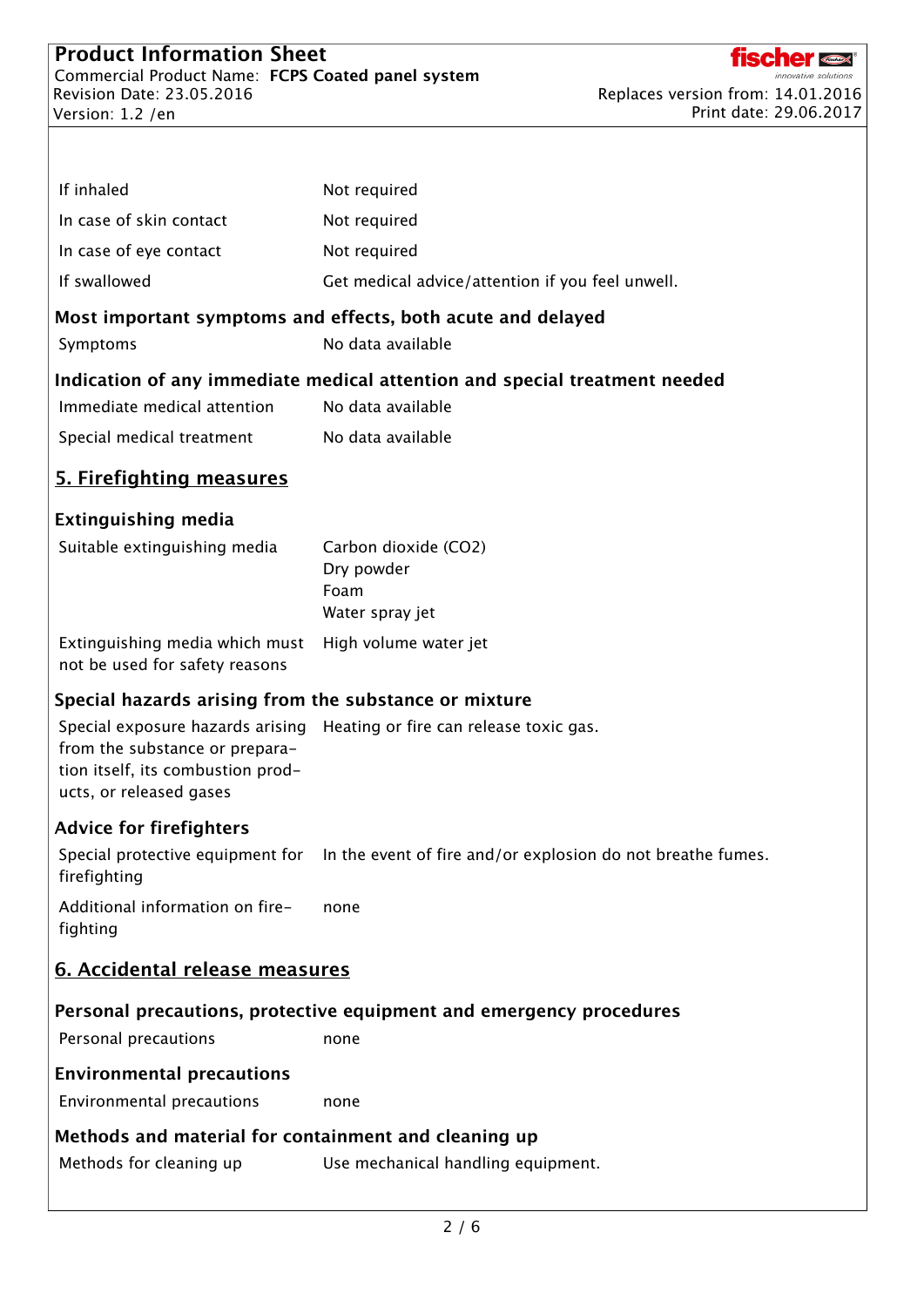

| <b>Reference to other sections</b><br>Reference to other sections | See chapter 8/13                                                                                                                                                                             |
|-------------------------------------------------------------------|----------------------------------------------------------------------------------------------------------------------------------------------------------------------------------------------|
| <b>Additional information</b><br>Other information                | Dispose of in accordance with local regulations.                                                                                                                                             |
| 7. Handling and storage                                           |                                                                                                                                                                                              |
| <b>Precautions for safe handling</b>                              |                                                                                                                                                                                              |
| Advice on safe handling                                           | None under normal processing.                                                                                                                                                                |
| Advice on protection against fire<br>and explosion                | No special precautions required.                                                                                                                                                             |
| Conditions for safe storage, including any incompatibilities      |                                                                                                                                                                                              |
| quirements                                                        | Storage space and container re-<br>Store in accordance with local regulations.                                                                                                               |
| Hints on storage assembly                                         | Store in accordance with the particular national regulations.                                                                                                                                |
| 8. Exposure controls/personal protection                          |                                                                                                                                                                                              |
| <b>Control parameters</b>                                         |                                                                                                                                                                                              |
| <b>Exposure controls</b>                                          |                                                                                                                                                                                              |
| Respiratory protection                                            | No personal respiratory protective equipment normally required.                                                                                                                              |
| Hand protection                                                   | not required under normal use                                                                                                                                                                |
| Eye protection                                                    | Eye protection: not applicable.                                                                                                                                                              |
| Skin and body protection                                          | Body protection: not applicable.                                                                                                                                                             |
| General protective and hygiene<br>measures                        | Smoking, eating and drinking should be prohibited in the application<br>area.<br>Wash hands before breaks and at the end of workday.<br>Keep away from food, drink and animal feedingstuffs. |
| Information on environmental<br>protection regulations            | No special environmental precautions required.                                                                                                                                               |
| 9. Physical and chemical properties                               |                                                                                                                                                                                              |
| Information on basic physical and chemical properties             |                                                                                                                                                                                              |

| Physical state | solid     |
|----------------|-----------|
| Odour          | odourless |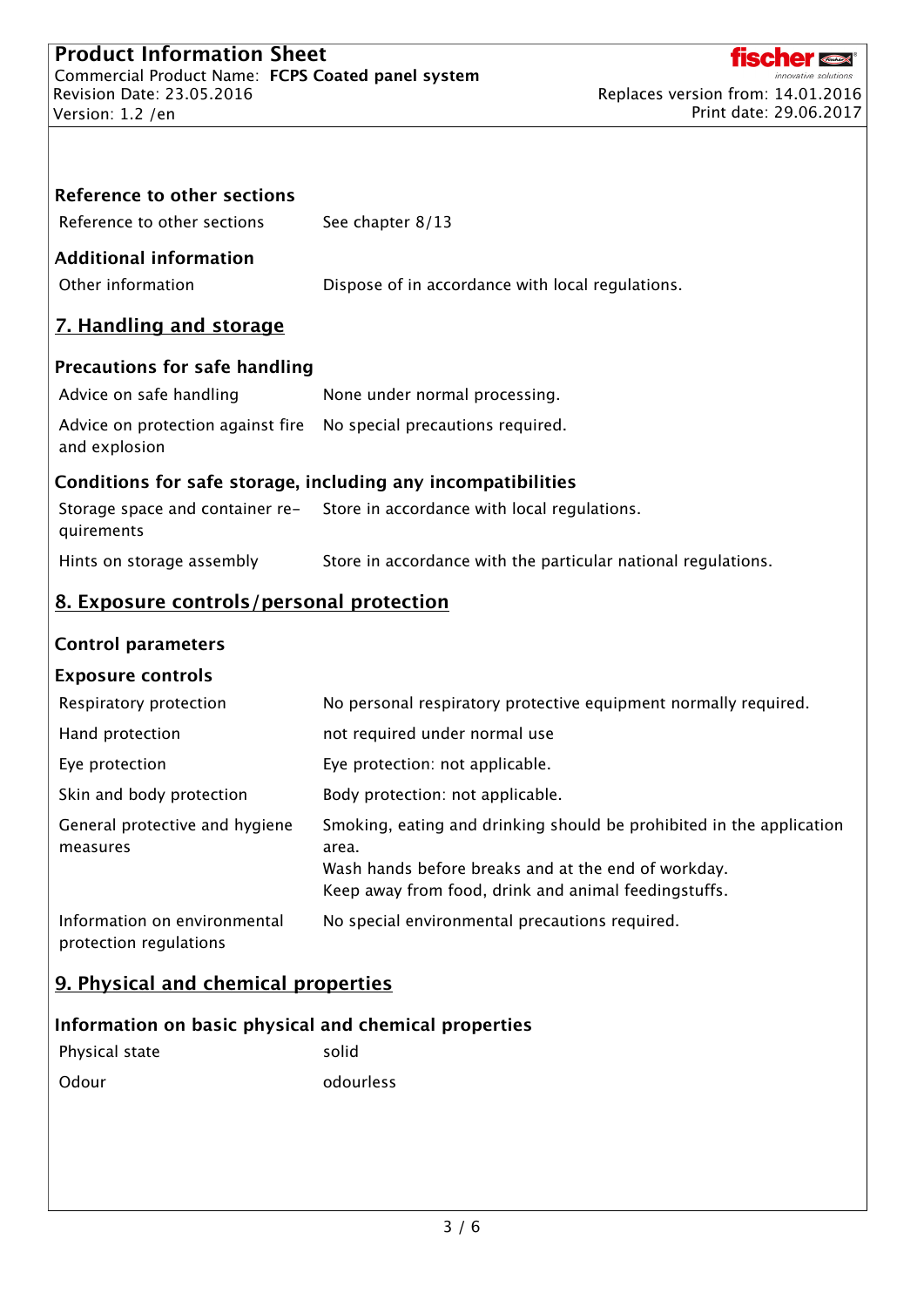

# 10. Stability and reactivity

| Reactivity                                |                                                                     |  |  |
|-------------------------------------------|---------------------------------------------------------------------|--|--|
| Thermal decomposition                     | No decomposition if stored and applied as directed.                 |  |  |
| <b>Chemical stability</b>                 |                                                                     |  |  |
| Chemical stability                        | Stable under recommended storage conditions.                        |  |  |
| <b>Possibility of hazardous reactions</b> |                                                                     |  |  |
| Hazardous reactions                       | No dangerous reaction known under conditions of normal use.         |  |  |
|                                           |                                                                     |  |  |
| <b>Conditions to avoid</b>                |                                                                     |  |  |
| Conditions to avoid                       | No decomposition if used as directed.                               |  |  |
| Incompatible materials                    |                                                                     |  |  |
| Materials to avoid                        | None known.                                                         |  |  |
| <b>Hazardous decomposition products</b>   |                                                                     |  |  |
|                                           | Hazardous decomposition prod- No decomposition if used as directed. |  |  |
| ucts                                      |                                                                     |  |  |
| 11. Toxicological information             |                                                                     |  |  |
| Information on toxicological effects      |                                                                     |  |  |
| Oral toxicity [mg/kg]                     | Not applicable.                                                     |  |  |
| Dermal toxicity [mg/kg]                   | Not applicable.                                                     |  |  |
| Inhalative toxicity [mg/l]                | Not applicable.                                                     |  |  |
| Irritant effect on skin                   | No skin irritation                                                  |  |  |
| Irritant effect on eyes                   | No eye irritation                                                   |  |  |
| Irritant effect on the respiratory        | not applicable                                                      |  |  |
| tract                                     |                                                                     |  |  |
| Sensitization                             | No known effect.                                                    |  |  |
| Symptoms                                  | No data available                                                   |  |  |
| 12. Ecological information                |                                                                     |  |  |
| <b>Toxicity</b>                           |                                                                     |  |  |

| Toxicity to fish [mg/l]    | Not applicable. |
|----------------------------|-----------------|
| Toxicity to daphnia [mg/l] | Not applicable. |
| Toxicity to algae [mg/l]   | Not applicable. |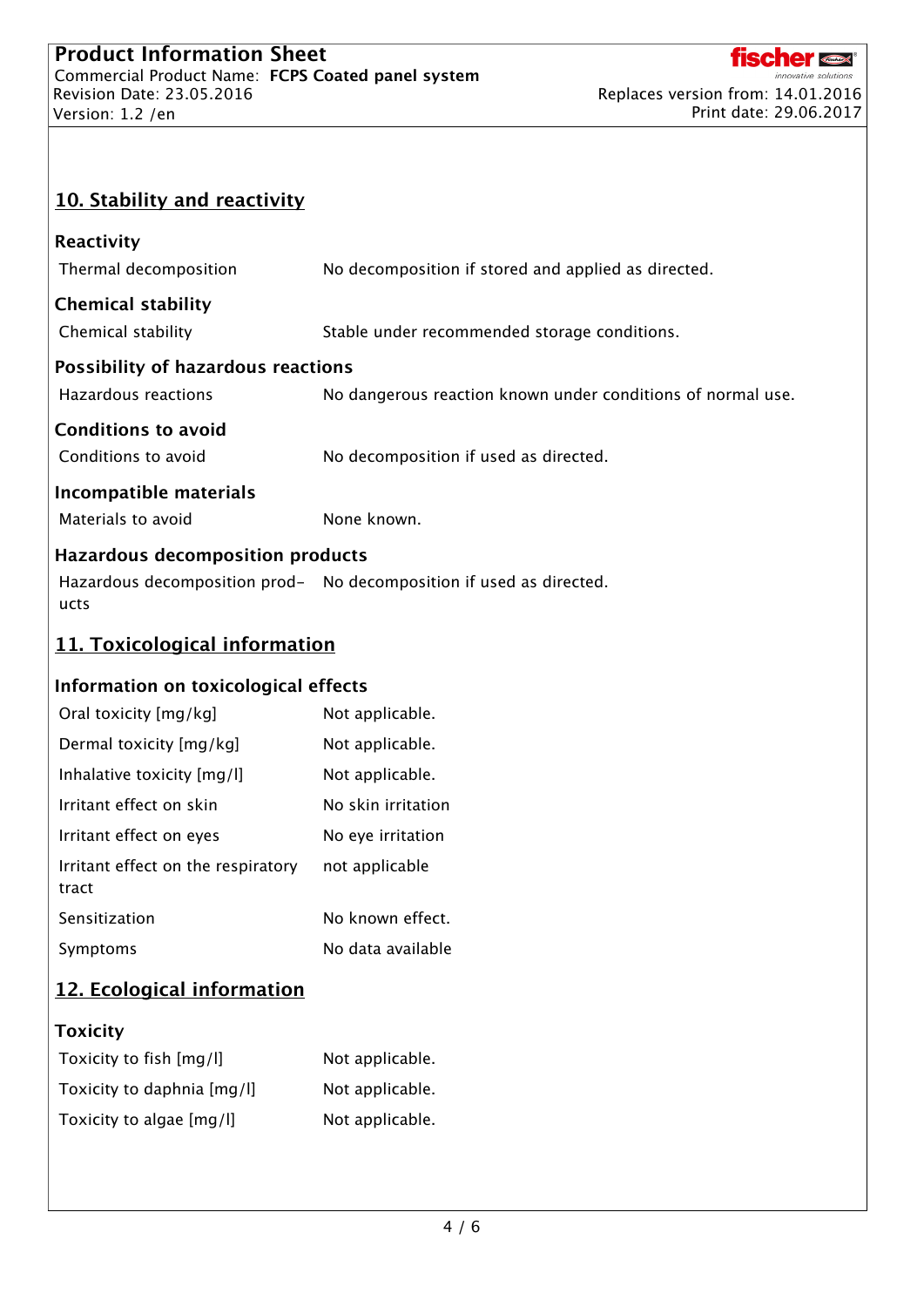

| Persistence and degradability                   |                                                                                                                                                                                                                                                                                                                            |
|-------------------------------------------------|----------------------------------------------------------------------------------------------------------------------------------------------------------------------------------------------------------------------------------------------------------------------------------------------------------------------------|
| Biodegradability                                |                                                                                                                                                                                                                                                                                                                            |
| Remarks:                                        | No data available                                                                                                                                                                                                                                                                                                          |
| <b>Bioaccumulative potential</b>                |                                                                                                                                                                                                                                                                                                                            |
| Bioaccumulation                                 | no data available                                                                                                                                                                                                                                                                                                          |
| <b>Mobility in soil</b><br>Mobility             |                                                                                                                                                                                                                                                                                                                            |
| Mobility:                                       | No data available                                                                                                                                                                                                                                                                                                          |
| <b>Results of PBT and vPvB assessment</b>       |                                                                                                                                                                                                                                                                                                                            |
| Results of PBT characteristics<br>determination | This preparation contains no substance considered to be persistent,<br>bioaccumulating nor toxic (PBT).                                                                                                                                                                                                                    |
| <b>Other adverse effects</b>                    |                                                                                                                                                                                                                                                                                                                            |
| Further information on ecology                  | No information on ecology is available.                                                                                                                                                                                                                                                                                    |
| 13. Disposal considerations                     |                                                                                                                                                                                                                                                                                                                            |
| <b>Waste treatment methods</b>                  |                                                                                                                                                                                                                                                                                                                            |
| Disposal considerations                         | The product should not be allowed to enter drains, water courses or<br>the soil.<br>Dispose of waste according to applicable legislation.                                                                                                                                                                                  |
| <b>Waste Code</b>                               | According to the European Waste Catalogue, Waste Codes are not<br>product specific, but application specific.<br>The following Waste Codes are only suggestions:<br>200000 - MUNICIPAL WASTES (HOUSEHOLD WASTE AND SIMILAR<br>COMMERCIAL, INDUSTRIAL AND INSTITUTIONAL WASTES) INCLUDING<br>SEPARATELY COLLECTED FRACTIONS |
| Uncleaned empty packaging                       | Dispose of as unused product.                                                                                                                                                                                                                                                                                              |

## 14. Transport information

|                         | <b>Land transport ADR/RID</b> | <b>Marine transport IMDG</b> | Air transport ICAO/IATA |
|-------------------------|-------------------------------|------------------------------|-------------------------|
| 14.2 Description of the | Non-dangerous goods           | Non-dangerous goods          | Non-dangerous goods     |
| qoods                   |                               |                              |                         |
| 14.2 UN proper shipping |                               | Non dangerous good           | Non dangerous good      |
| name                    |                               |                              |                         |
| Proper shipping name    | Non dangerous good            |                              |                         |

## Special precautions for user

Precautions **not required under normal use**